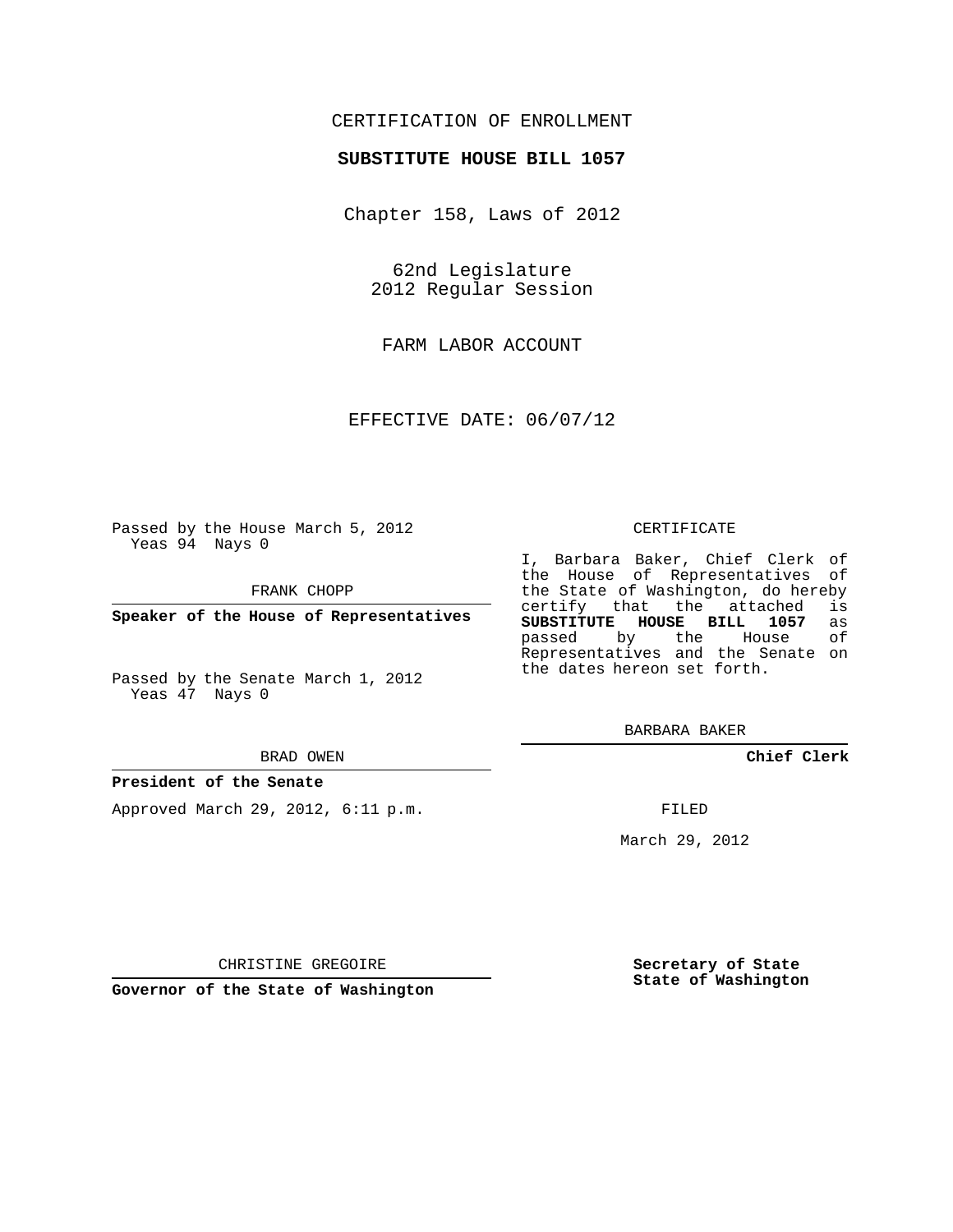# **SUBSTITUTE HOUSE BILL 1057** \_\_\_\_\_\_\_\_\_\_\_\_\_\_\_\_\_\_\_\_\_\_\_\_\_\_\_\_\_\_\_\_\_\_\_\_\_\_\_\_\_\_\_\_\_

\_\_\_\_\_\_\_\_\_\_\_\_\_\_\_\_\_\_\_\_\_\_\_\_\_\_\_\_\_\_\_\_\_\_\_\_\_\_\_\_\_\_\_\_\_

AS AMENDED BY THE SENATE

Passed Legislature - 2012 Regular Session

## **State of Washington 62nd Legislature 2012 Regular Session**

**By** House Labor & Workforce Development (originally sponsored by Representatives Hudgins, Green, and Reykdal; by request of Department of Labor & Industries)

READ FIRST TIME 01/21/11.

1 AN ACT Relating to the creation of the farm labor account; and 2 reenacting RCW 19.30.030.

3 BE IT ENACTED BY THE LEGISLATURE OF THE STATE OF WASHINGTON:

 4 **Sec. 1.** RCW 19.30.030 and 2011 1st sp.s. c 50 s 927 are each 5 reenacted to read as follows:

 6 (1) The director shall not issue to any person a license to act as 7 a farm labor contractor until:

 (a) Such person has executed a written application on a form prescribed by the director, subscribed and sworn to by the applicant, and containing (i) a statement by the applicant of all facts required by the director concerning the applicant's character, competency, responsibility, and the manner and method by which he or she proposes to conduct operations as a farm labor contractor if such license is issued, and (ii) the names and addresses of all persons financially interested, either as partners, stockholders, associates, profit sharers, or providers of board or lodging to agricultural employees in the proposed operation as a labor contractor, together with the amount 18 of their respective interests;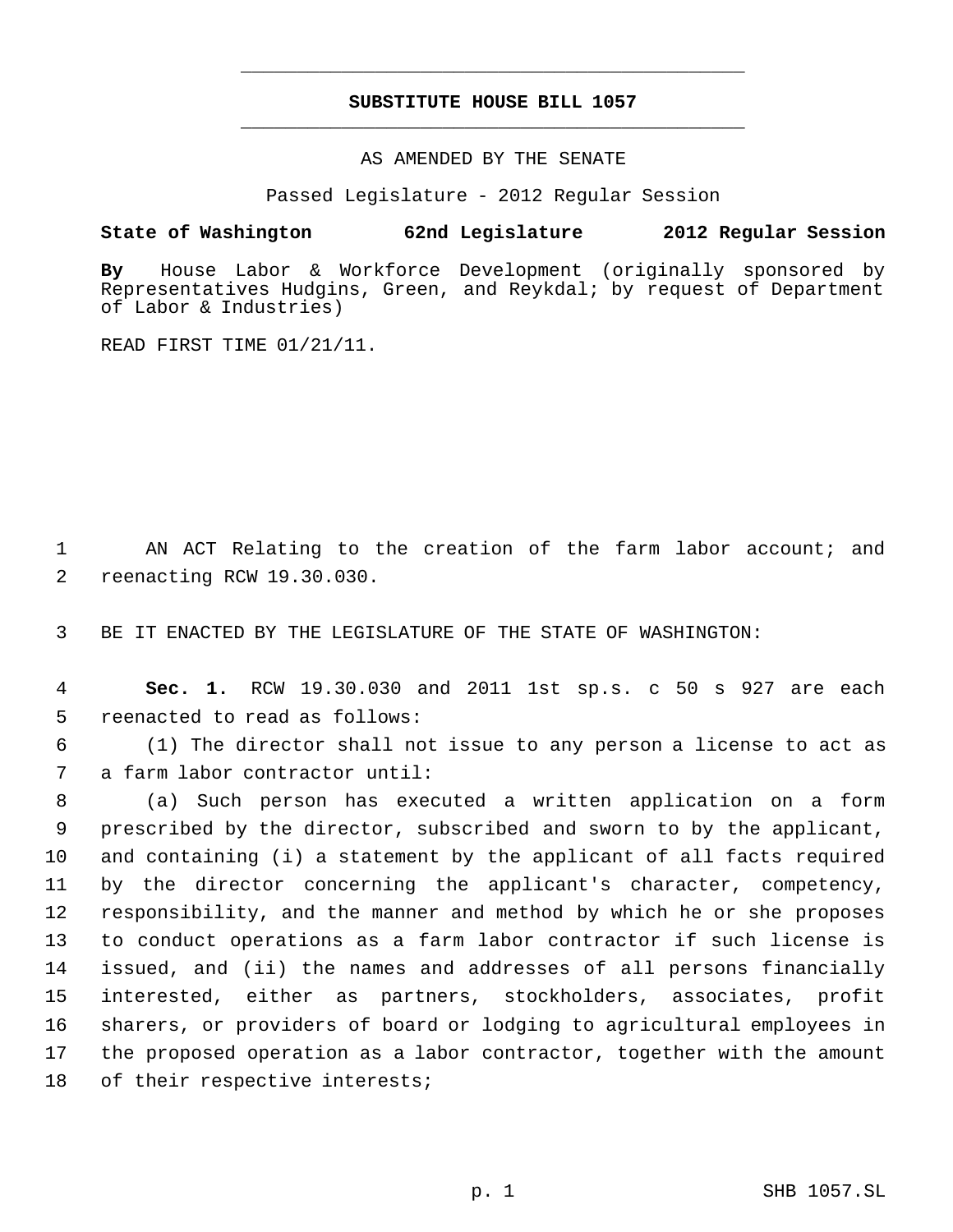(b) The director, after investigation, is satisfied as to the 2 character, competency, and responsibility of the applicant;

 (c) The applicant has paid to the director a license fee of: (i) Thirty-five dollars in the case of a farm labor contractor not engaged in forestation or reforestation, or (ii) one hundred dollars in the case of a farm labor contractor engaged in forestation or reforestation or such other sum as the director finds necessary, and adopts by rule, 8 for the administrative costs of evaluating applications;

 (d) The applicant has filed proof satisfactory to the director of the existence of a policy of insurance with any insurance carrier authorized to do business in the state of Washington in an amount satisfactory to the director, which insures the contractor against liability for damage to persons or property arising out of the contractor's operation of, or ownership of, any vehicle or vehicles for the transportation of individuals in connection with the contractor's business, activities, or operations as a farm labor contractor;

 (e) The applicant has filed a surety bond or other security which meets the requirements set forth in RCW 19.30.040;

 (f) The applicant executes a written statement which shall be subscribed and sworn to and shall contain the following declaration:

 "With regards to any action filed against me concerning my activities as a farm labor contractor, I appoint the director of the Washington department of labor and industries as my lawful agent to accept service of summons when I am not present in the jurisdiction in which the action is commenced or have in any other way become 26 unavailable to accept service"; and

 (g) The applicant has stated on his or her application whether or not his or her contractor's license or the license of any of his or her agents, partners, associates, stockholders, or profit sharers has ever been suspended, revoked, or denied by any state or federal agency, and whether or not there are any outstanding judgments against him or her or any of his or her agents, partners, associates, stockholders, or profit sharers in any state or federal court arising out of activities as a farm labor contractor.

 (2) The farm labor contractor account is created in the state treasury. All receipts from farm labor contractor licenses, security deposits, penalties, and donations must be deposited into the account. Moneys in the account may be spent only after appropriation.